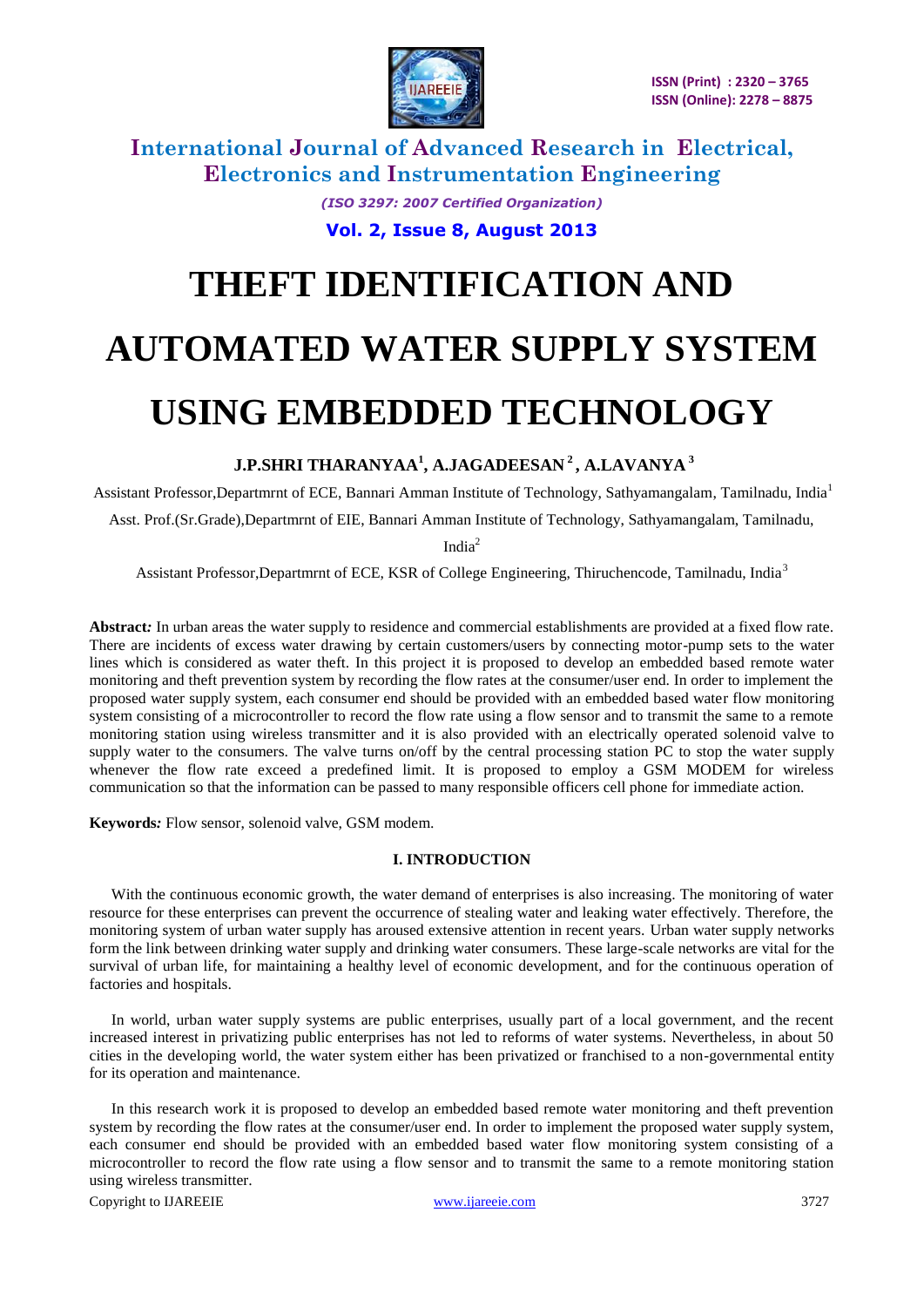

## *(ISO 3297: 2007 Certified Organization)*

## **Vol. 2, Issue 8, August 2013**

With the rapid development of global system mobile infrastructure and information communication technology in the past few decades has made the communication is reliable for transmitting and receiving information efficiently. So here we used GSM modem for efficient communication purpose. A design is based on RF and Zigbee which has some shortcomings, such as high power consumption, near distance and network's size is small. So, GSM is chosen in this project.

In the high-end applications of embedded system, ARM company has introduced a 32-bit ARM family which includes ARM7, ARM9, ARM9E, ARM10E, ARM11 and so on. Where, the ARM7 has some advantages, such as running the µC/OS-II embedded operating and low cost and so on. So it can meet the design's requirements of this system fully. Therefore, in hardware design this system uses ARM7 as the main chip.

### **II. EXISTING SYSTEM**

The water supply systems are part of the urban infrastructure which must assure the continuity of the water distribution, the water quality control and the monitoring and control of the technological process parameters, and deal with the restrictions imposed by the water availability, hydrological conditions, the storage capacity of the tanks and water towers and the increasing diversity of water use.

In existing system, urban water is supplied to the home with the help of some man power. The person in charge will go to the place and then open the valve to that particular area. Once the time is over the person will go again to that place and close the valve. This type of operation needs man power. This is waste of time to go to that place and come back often. Also the people may take excess water for their personal use with the help of motor or some other equipment. Due to this many people will not receive sufficient water for their use.

Water is the basic needs of the humans. So it should be supplied properly and at right time. The theft can be prevented only when any public inform the officials about the theft. But the possibility of public is informing to higher officers are rare. So the theft prevention or one who does the theft is difficult to identify in the early methods.

#### **III. PROPOSED SYSTEM**

In this research work, it is proposed that the usage of Anti-theft control system for drinking water supply. By implementing this proposed system in a real time; surely it will be able to control the drinking water theft in the domestic areas. In urban areas the water supply to residence and commercial establishments are provided at a fixed flow rate. There are incidents of excess water drawing by certain customers/users by connecting motor-pump sets to the water lines which is considered as water theft. The pipeline arrangement is shown in Fig. 1.

In this work, it is proposed to develop an embedded based remote water monitoring and theft prevention system by recording the flow rates at the consumer/user end. In order to implement the proposed water supply system, each consumer end should be provided with an embedded based water flow monitoring system consisting of a microcontroller to record the flow rate using a flow sensor and to transmit the same to a remote monitoring station using wireless transmitter.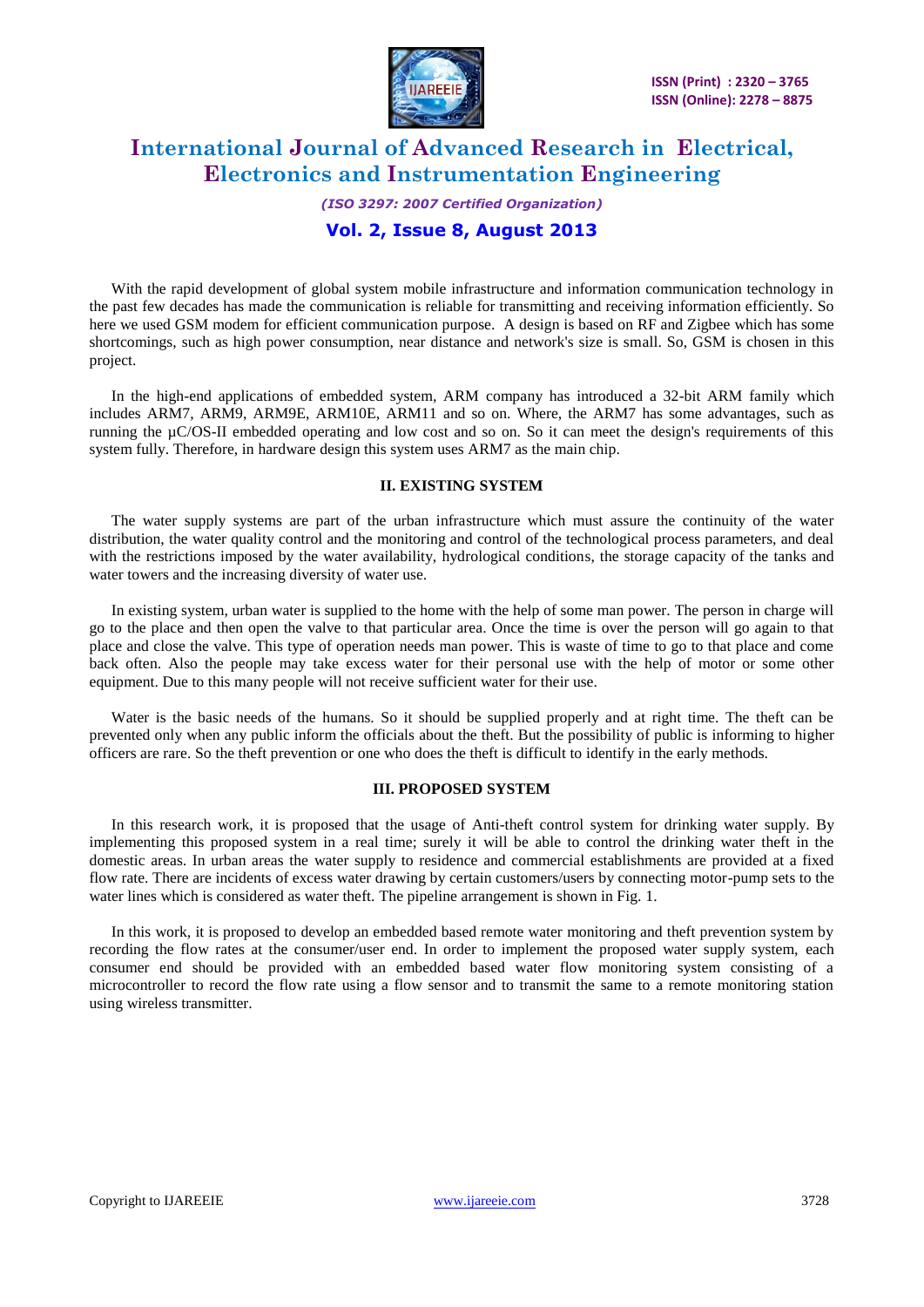

*(ISO 3297: 2007 Certified Organization)*

## **Vol. 2, Issue 8, August 2013**



Fig. 1 Pipeline Arrangement

The system is provided with an electrically operated solenoid valve to supply water to the consumers. The valve turns on/off by the central processing station PC to supply the water for a particular time period. The system is provided with an electrically operated solenoid valve to stop the water supply whenever the flow rate exceeds a predefined limit. The microcontroller will switch ON/OFF the solenoid valve using a TRAIC switch. It is proposed to employ a GSM MODEM for wireless communication so that the information can be passed to many responsible officers cell phone for immediate action.

#### **IV. SYSTEM DESCRIPTION**

The flow rate is sensed by the signal conditioning unit when the water is passed through the pipeline. The sensor operates under certain predefined value. When there is a variation in the water flow due to any pumping of water through motor, it will be detected by the water flow sensor.

The signal conditioning unit is used to give the desired input signal of the ADC. The analog signals generated due to variation in the flow of water sensed by the water flow sensor are converted into digital signals using Analog to Digital Convertor (ADC) and this digital signal is given to Microcontroller. This microcontroller enables the transmitter signal for intimate to water supply board. At the same time they enable the driver unit to closes the solenoid valve.



Fig. 2 Block Diagram

The microcontroller is don't have the capability for driving the solenoid valve. So here it was designed the driving circuit using TRAIC to operate the solenoid valve for ON/OFF control. The flow rate conditions are displayed by the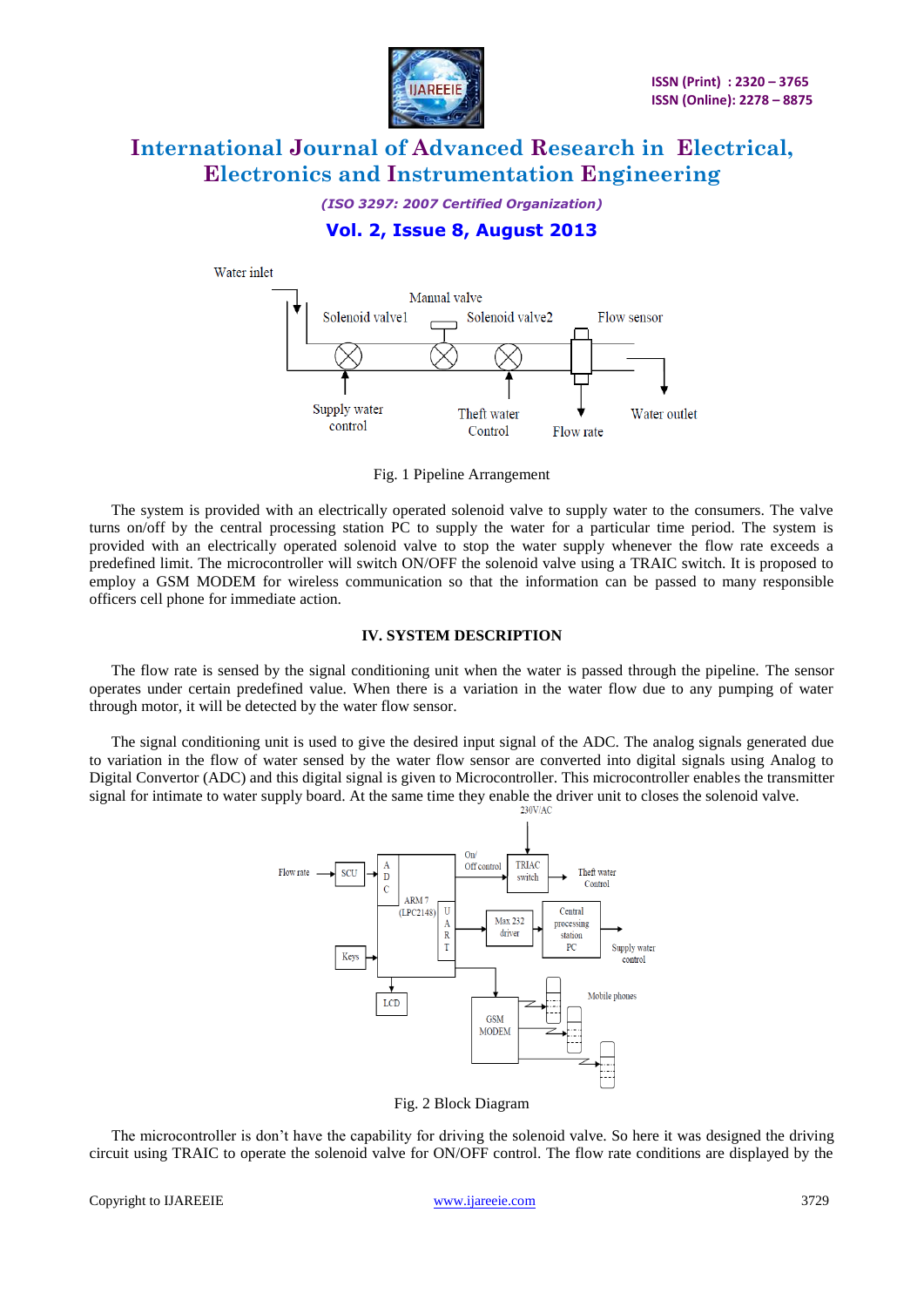

*(ISO 3297: 2007 Certified Organization)* **Vol. 2, Issue 8, August 2013**

PC. Then here we proposed GSM MODEM for wireless communication so that the information can be passed to many responsible officers cell phone for immediate action.

The communication is done with help of MAX232 IC between the microcontroller and PC. To communicate over UART or USART, we just need three basic signals which are namely, rxd (receive), txd (transmit), gnd (common ground). So it is interface MAX232 with any microcontroller.

The components of the system are

#### *A. Flow Sensor*

The flow sensor is relatively simple liquid flow thro' the pipeline impinges upon the turbine blades which are free to rotate about axis along the center line of the turbine housing. The angular velocity of the turbine motor is directly proportional to the fluid velocity thro' the turbine. The output of the proximity sensor senses the rotating blades taken out. The output frequency of this electrical pick up is proportion to the flow rate. Either the time interval between the pulses or the frequency can be used to measure the flow rate.

The frequency is converted into voltage signal using F/V Converter and amplified to give 0-UV output alternative the period between pulses are measured and flow rate can be calculated.

The sensor was selected based on the following specifications: availability, cost, power consumption. The sensor that selected for this project is turbine sensor. The turbine in the sensor rotates according to the water flow. The angular velocity of the turbine rotation is proportional the fluid velocity. The time interval between the pulses or frequency is proportional to the flow rate.

#### *B. TRAIC*

A TRIAC acts much like two SCRs connected back-to-back for bidirectional (AC) operation. TRIAC controls are more often seen in simple, low-power circuits than complex, high-power circuits. The TRAIC like BT138 are used in PWM control by Microcontrollers. When we want to control the phase angle by using microcontroller or microprocessor then the TRAIC is essential part of the circuit diagrams. The Pulse width modulation is achieved when the phase angle of the power supply is controlled. It is important to decided when the required device should be turned ON and when it should be turned OFF.

Glass passivated TRAIC in a plastic envelope, intended for use in applications requiring high bidirectional transient and blocking voltage capability and high thermal cycling performance. Typical applications include motor control, industrial and domestic lighting, heating and static switching.

The MOC3041 contains Zero Crossing Detector. A zero crossing detector uses a comparator circuit with a 0V trigger point. Thus as the AC voltage goes through 0V the comparator changes state as a indication of the zero crossing. This signal is then used to trigger the TRIAC at the zero crossing point and turn it on which minimizes surge currents and EMI. The opto-coupler is just there to isolate the input control signal from the line voltage.

#### *C. Signal Conditioning Circuits*

The signal conditioning unit accepts input signals from the analog sensors and gives a conditioned output of (0-5) V DC corresponding to the entire range of each parameter. This unit also accepts the digital sensor inputs and gives outputs in 10 bit binary with a positive logic level of +5V.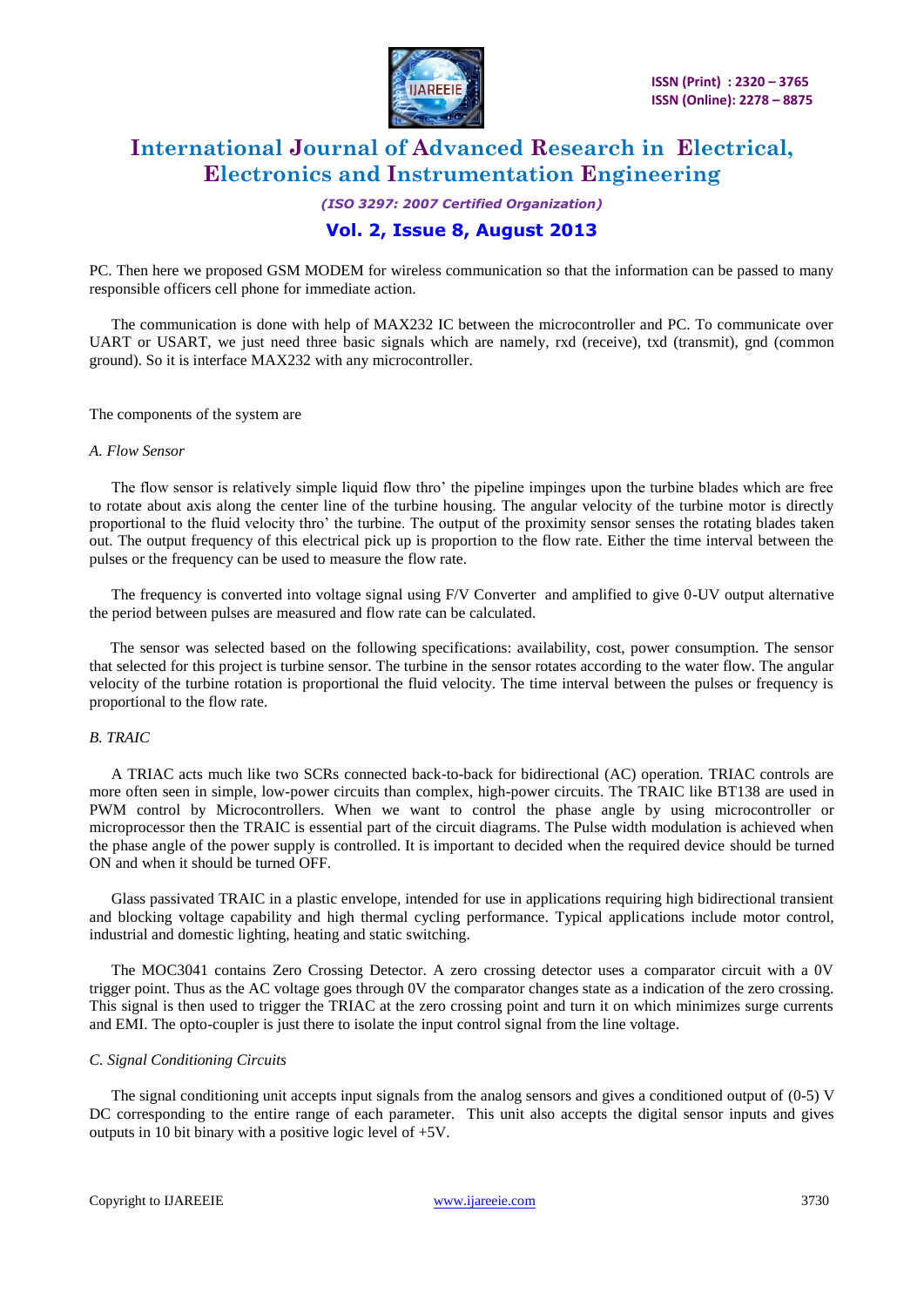

*(ISO 3297: 2007 Certified Organization)*

## **Vol. 2, Issue 8, August 2013**

The voltage of a phase of the power system is stepped down using a 230/9V potential transformer. The Secondary voltage of the PT is rectified to convert it to a DC signal and applied to channel of ADC. The phase voltage  $V_f$ ,  $V_y$  and  $V_B$  are sensed and signal conditioned and then applied to 3channels of ADC respectively.

The current flowing in the power system is measured by using a 100/5 CT. A shunt resistance is connected to the secondary of the CT and the voltage drop in this resistance is proportional to current. The drop across shunt resistance will be very low in the order of milli volts and so it is amplified using a step-up transformer of ratio 1/20. The secondary voltage of this transformer is rectified to convert it to a dc signal and applied to a channel of ADC. The phase currents IR, IY and IB are sensed and signal conditioned and then applied to another 3channels of ADC respectively.

#### *D. Solenoid Valve*

The valve that has been selected here is 2/2 way Normally Open (NO) Valve. It enables the water flow in its resting position. It has two ports (one inlet port and one outlet port) and only one orifice seat. A short electrical impulse enables the solenoid valve to be opened or closed. The residual effect of a permanent magnet is sufficient for maintaining the valve in a particular working position with no electrical energy consumption. The opposite polarity of the electrical impulse will make the valve to retain its original position (i.e.,) to open the valve.

#### **V. RESULTS AND DISCUSSION**



Fig. 3 Real Time Pipeline Arrangement

The Fig. 3 shows the real time pipeline arrangement, it has two solenoid valve (one input side and another near output side), turbine flow sensor. It has been implemented with one node.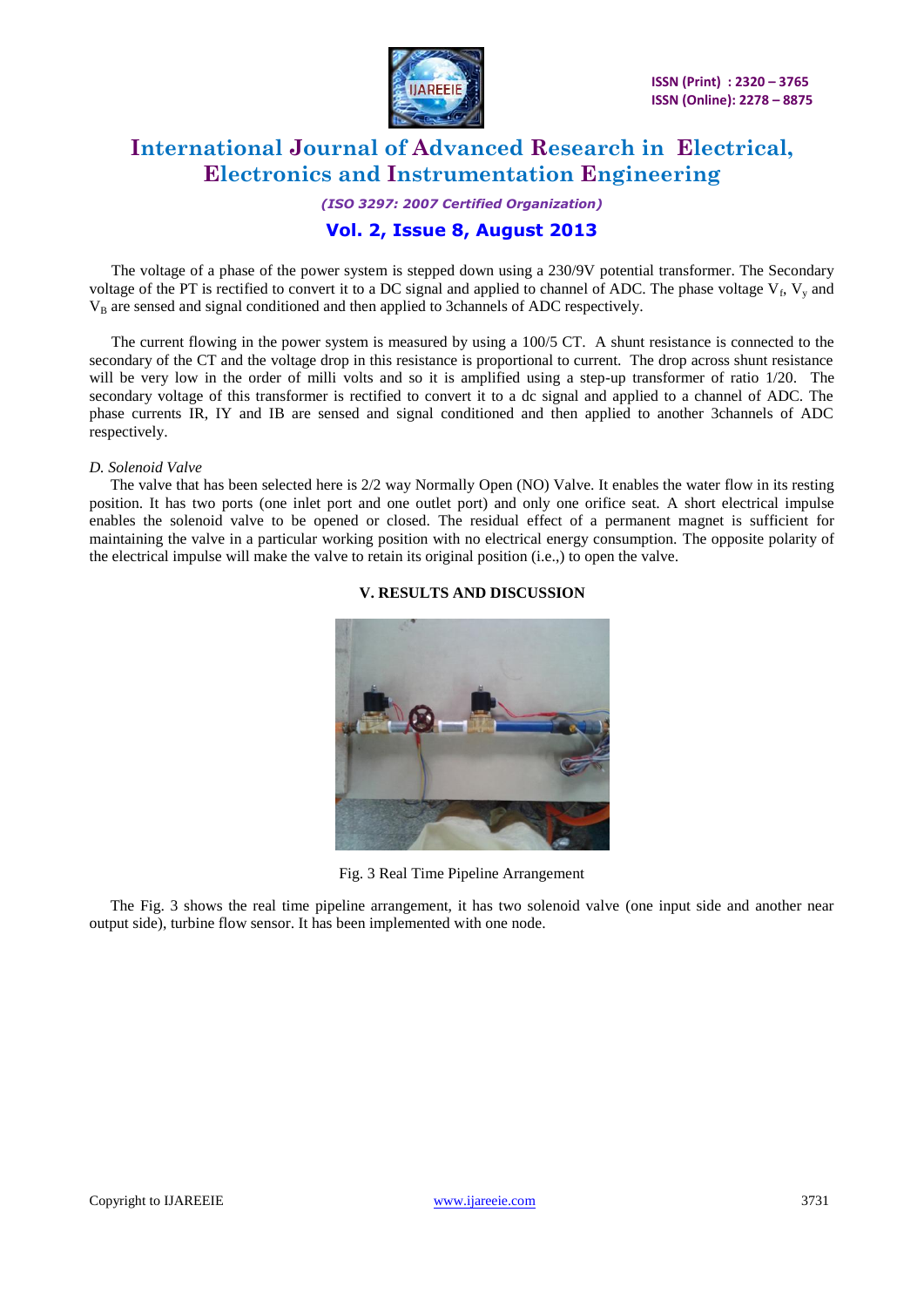

*(ISO 3297: 2007 Certified Organization)* **Vol. 2, Issue 8, August 2013**



Fig. 4 Microcontroller Section

The Fig. 4 shows the microcontroller section of the proposed system. It has a TRIAC switch, controller section and a GSM modem. In a case if a theft is occurred then the controller will send a signal to the TRIAC circuit to close the solenoid valve nearby that node. Then a message will sent using the GSM to the officer mobile indicating about the theft and where the theft occurs.



Fig. 5 Message Received by the Officer

The Fig. 5 shows the message that has been sent to the officer mobile.

#### **VI. CONCLUSION**

The automated system implemented into the water distribution network insures the update of the refurbished water supply urban utilities; it offers new ways of monitoring and optimized exploitation of the water resources and technological equipments. A wireless monitoring system of urban water supply based on the ARM7 microprocessor is designed. It takes full advantage of low-power and ARM7 microprocessor; these features make this system work in

Copyright to IJAREEIE [www.ijareeie.com](http://www.ijareeie.com/) 3732